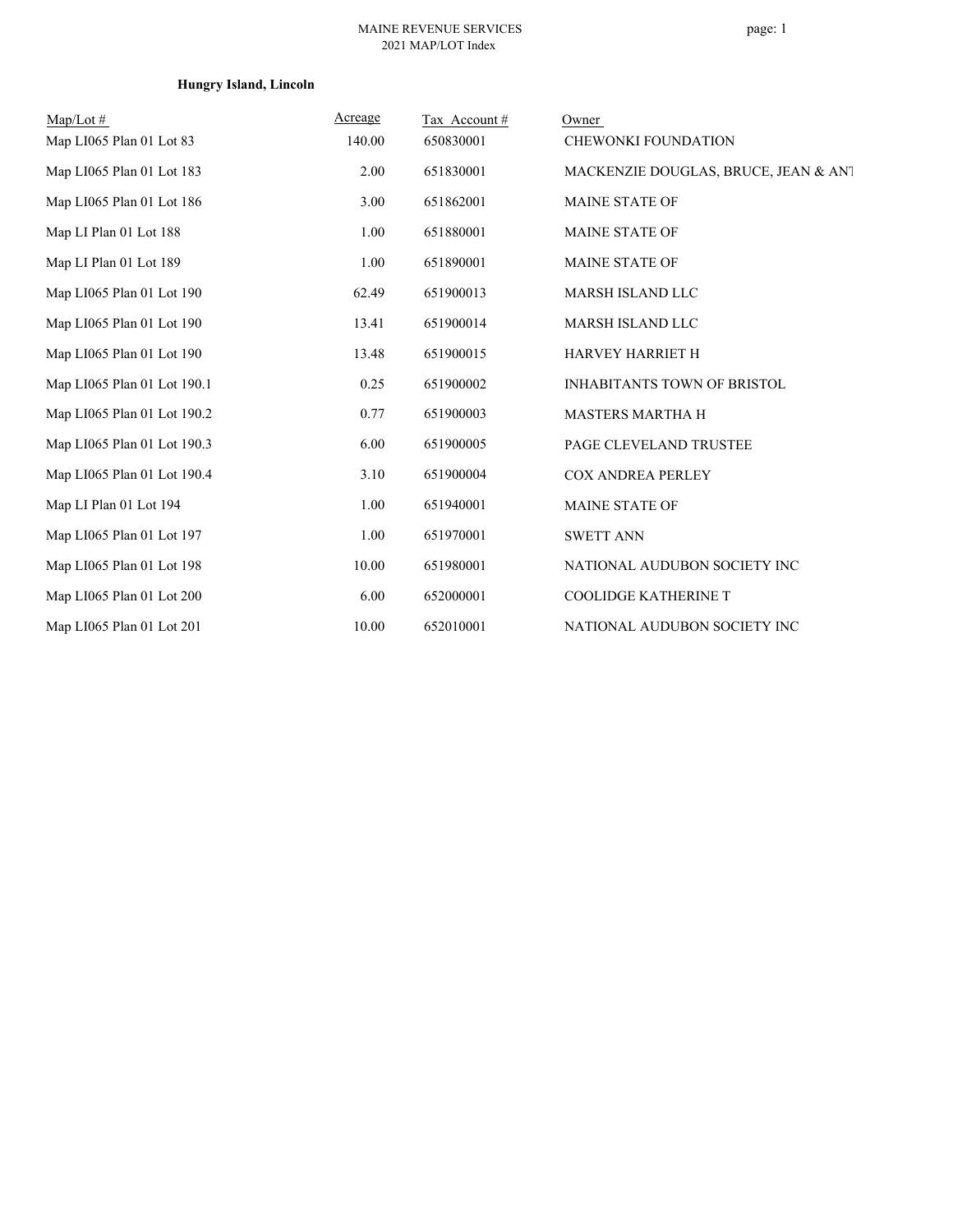## **Hibbert's Gore Township, Lincoln**

| $Map/Lot \#$                                   | Acreage | Tax Account# | Owner                                    |
|------------------------------------------------|---------|--------------|------------------------------------------|
| Map LI001                                      | 0.00    | 158010002P   | SPECTRUM NORTHEAST LLC                   |
| Map LI001 Plan 01 Lot                          | 0.00    | 158010021    | MARITIMES & NORTHEAST PIPELINE LLC       |
| Map LI001 Plan 01 Lot LINES<br>TRANSMISSI 17.1 | 0.00    | 158010015    | MAINE ELECTRIC POWER CO ATTN G MORIN     |
| Map LI001 Plan 01 Lot 1                        | 60.00   | 158010014    | ROCK MAPLE HOLDINGS LLC                  |
| Map LI001 Plan 01 Lot 2 4                      | 25.00   | 158010002    | ADAMS RONALD E                           |
| Map LI001 Plan 01 Lot 3                        | 26.00   | 158010005    | <b>KELLER KAREN</b>                      |
| Map LI001 Plan 01 Lot 5                        | 2.00    | 158010006    | CALTABELLOTTA RICHARD A, GEORGE L        |
| Map LI001 Plan 01 Lot 6                        | 8.00    | 158010018    | TABER MARY E & HARRIET F                 |
| Map LI001 Plan 01 Lot 7                        | 55.00   | 158010012    | <b>BALLANTYNE DAVID A &amp; SHEILA T</b> |
| Map LI001 Plan 01 Lot 8                        | 19.30   | 158010016    | BALLANTYNE DAVID A & SHEILA T            |
| Map LI001 Plan 01 Lot 9                        | 25.00   | 158010001    | <b>ADAMS JOHN E</b>                      |
| Map LI001 Plan 01 Lot 10                       | 16.00   | 158010009    | MIDDLE SPACE LLC                         |
| Map LI001 Plan 01 Lot 11                       | 25.00   | 158010004    | WERNER LAWRENCE C                        |
| Map LI001 Plan 01 Lot 12                       | 47.00   | 158010010    | <b>GLIDDEN RODNEY</b>                    |
| Map LI001 Plan 01 Lot 13                       | 87.00   | 158010003    | <b>BALLANTYNE DAVID A</b>                |
| Map LI001 Plan 01 Lot 13                       | 87.00   | 158010003    | <b>CURTIS LAURIE B</b>                   |
| Map LI001 Plan 01 Lot 13                       | 87.00   | 158010003    | <b>BALLANTYNE BRUCE B</b>                |
| Map LI001 Plan 01 Lot 14                       | 70.00   | 158010013    | <b>BALLANTYNE BRUCE B</b>                |
| Map LI001 Plan 01 Lot 15                       | 40.00   | 158010008    | ROCK MAPLE HOLDINGS LLC                  |
| Map LI001 Plan 01 Lot 16                       | 25.00   | 158010011    | BESSEY DEVELOPMENT CO                    |
| Map LI001 Plan 01 Lot 17                       | 40.68   | 158010007    | CENTRAL MAINE POWER CO                   |
| Map LI001 Plan 01 Lot 18                       | 16.00   | 158010017    | <b>GLIDDEN RODNEY</b>                    |
| Map LI001 Plan 01 Lot 500                      | 0.00    | 158010024    | CENTRAL MAINE POWER CO                   |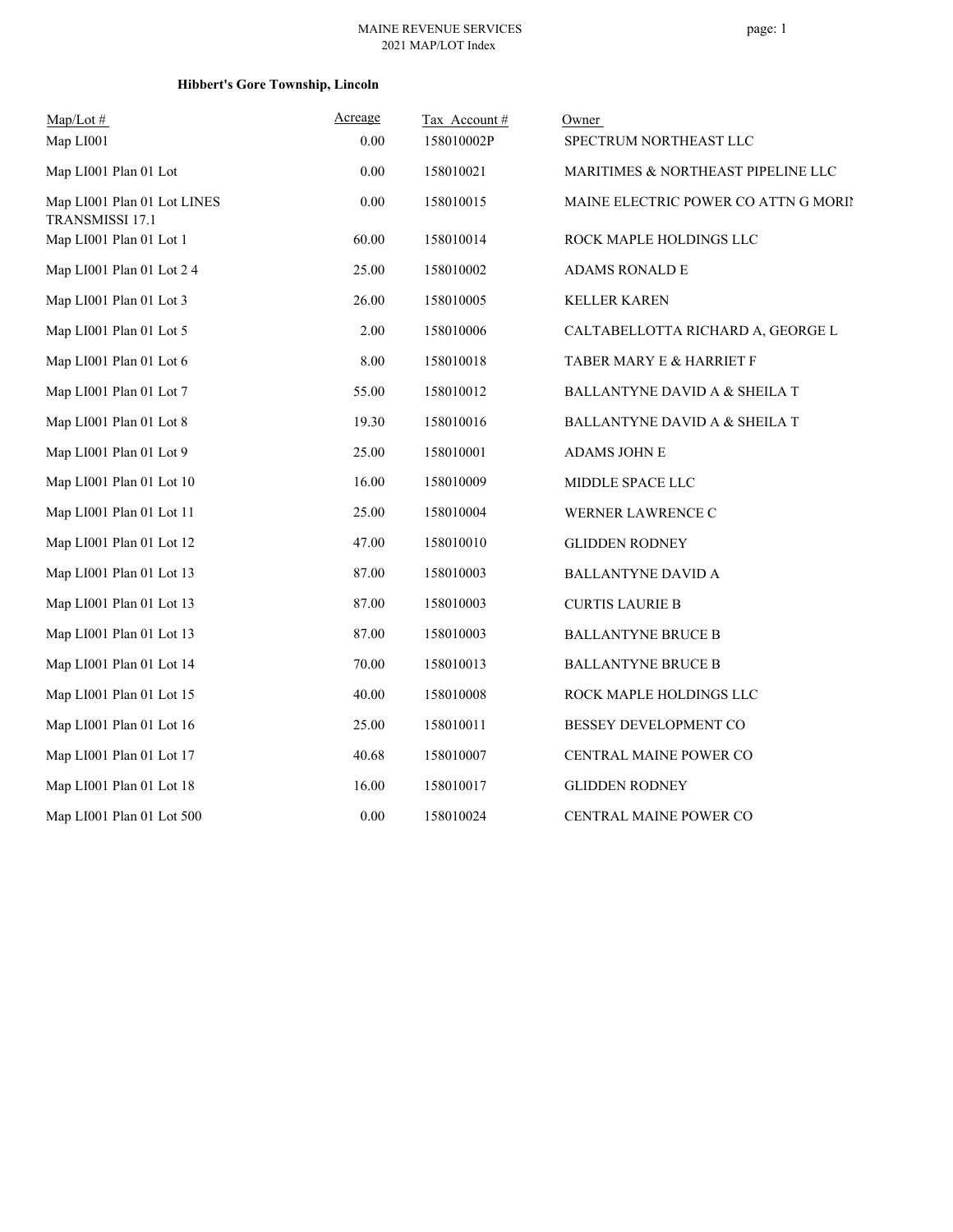## **Muscongus Island, Lincoln**

| $Map/Lot$ #                                  | Acreage | Tax Account# | Owner                                 |
|----------------------------------------------|---------|--------------|---------------------------------------|
| Map LI002 Plan 01 Lot 1.1                    | 96.00   | 651850006    | CPF CORP                              |
| Map LI002 Plan 01 Lot 2.1                    | 42.00   | 651850043    | LITTLE HARBOR, LOUDVILLE LLC          |
| Map LI002 Plan 01 Lot 2.1                    | 0.00    | 651850055    | PARNALL PETER                         |
| Map LI002 Plan 01 Lot 2.2                    | 6.54    | 651850044    | HAWES, LINDA GRAY TRUSTEE             |
| Map LI002 Plan 01 Lot 2.3                    | 0.35    | 651850012    | PRIOR MICHAEL                         |
| Map LI002 Plan 01 Lot 3                      | 2.00    | 651850007    | KRAWIC EDMUND & JAONNE                |
| Map LI002 Plan 01 Lot 4                      | 97.00   | 651850001    | HAWES, LINDA GRAY TRUSTEE             |
| Map LI002 Plan 01 Lot 5                      | 61.10   | 651850029    | MAXFIELD ANDREW REED TRUSTEE          |
| Map LI002 Plan 01 Lot 5.1                    | 9.00    | 651852007    | MASURY DAVID H & ANNE M               |
| Map LI002 Plan 01 Lot 5.2                    | 12.40   | 651850060    | JONES RANDOLPH G & LOIS M             |
| Map LI002 Plan 01 Lot 5.3                    | 13.00   | 651852003    | STEWART JOHN & MARCIA                 |
| Map LI002 Plan 01 Lot 6                      | 2.32    | 651850057    | <b>MANN CARTER</b>                    |
| Map LI002 Plan 01 Lot 6.1                    | 0.71    | 651850027    | <b>AMSTUTZ ERIC B</b>                 |
| Map LI002 Plan 01 Lot 7.1 7.2                | 22.50   | 651850026    | TRUE JONATHAN W                       |
| Map LI002 Plan 01 Lot 7.21                   | 2.02    | 651850058    | HECKSCHER MORRISON H                  |
| Map LI002 Plan 01 Lot 7.3                    | 8.98    | 651850017    | HECKSCHER MORRISON H                  |
| Map LI002 Plan 01 Lot 7.4                    | 6.07    | 651850018    | HECKSCHER MORRISON H                  |
| Map LI002 Plan 01 Lot 8                      | 2.56    | 651850008    | HECKSCHER MORRISON H                  |
| Map LI002 Plan 01 Lot 9.1 9.2                | 35.91   | 651850028    | JACKSON ELIZABETH T, L BREWSTER & JUL |
| Map LI002 Plan 01 Lot 10.1 10.4              | 12.88   | 651850015    | CHANEY MICHAEL P & LAURA C            |
| Map LI002 Plan 01 Lot 10.12 10.14 10.5<br>12 | 3.83    | 651850033    | MONACO CURT & DIANA                   |
| Map LI002 Plan 01 Lot 10.13                  | 6.38    | 651850011    | <b>SHORTILL THOMAS F</b>              |
| Map LI002 Plan 01 Lot 10.2 27.1              | 10.21   | 651850045    | TYLER JOHN L                          |
| Map LI002 Plan 01 Lot 10.3 13                | 4.53    | 651850042    | KOZLOWSKI LYNNE P, DANA G PRESCOTT,   |
| Map LI002 Plan 01 Lot 10.41                  | 1.12    | 651852004    | LOUDS ISLAND ASSOCIATION              |
| Map LI002 Plan 01 Lot 10.41                  | 0.00    | 651852008    | MAINE FOREST SERVICE                  |
| Map LI002 Plan 01 Lot 10.6                   | 4.60    | 651850041    | <b>GOLDEN TIMOTHY</b>                 |
| Map LI002 Plan 01 Lot 10.7                   | 3.90    | 651850004    | BOYDEN KATHLEEN & THOMAS CARTER &     |
| Map LI002 Plan 01 Lot 11                     | 3.00    | 651850021    | BLANKINSHIP STANFORD G JR TRUSTEE     |
| Map LI002 Plan 01 Lot 14                     | 0.53    | 651850005    | TAMACCIO JANE                         |
| Map LI002 Plan 01 Lot 15 16.1                | 17.52   | 651850009    | CLIFFORD-STODDARD JANE F & A CLIFFORI |
| Map LI002 Plan 01 Lot 16.2                   | 0.92    | 651850032    | SKIPP ANDREW K & JILL D STEVENSON     |
| Map LI002 Plan 01 Lot 17                     | 3.20    | 651850037    | HAVENS DAVID & LANI J                 |
| Map LI002 Plan 01 Lot 17.1                   | 4.00    | 651852009    | PRESTON RICHARD M & MICHELLE P        |
| Map LI002 Plan 01 Lot 18                     | 0.20    | 651850046    | VOCELLI ROBERT & VIRGINIA             |